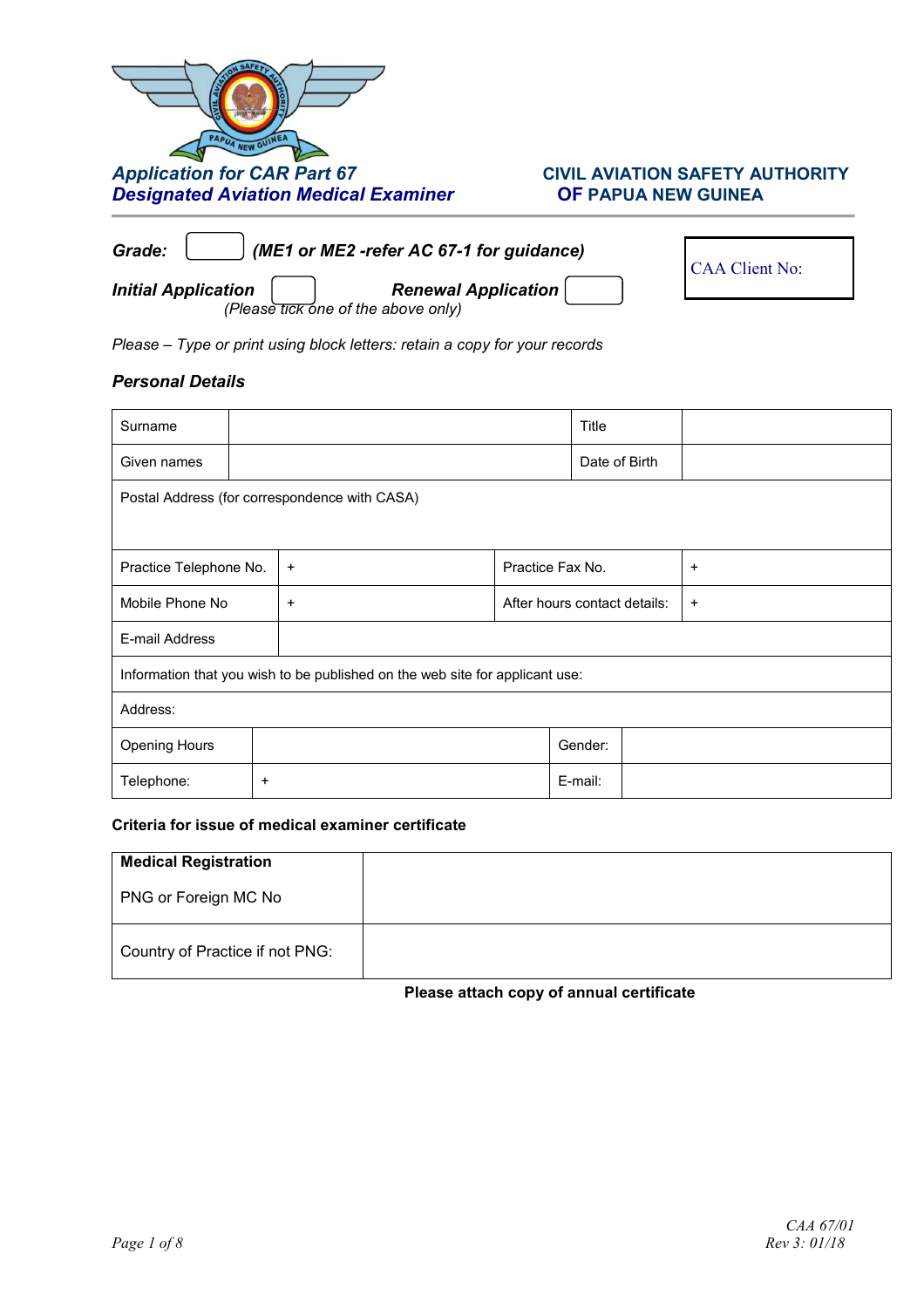## **Medical Examiner Competencies**

One of the requirements to become a Medical Examiner is to demonstrate to the Director that you are competent to perform the functions of that role [CAR 67.173 /AC 67-1]. The competencies required by the Director are listed in the tables below under four generic categories: identification, assessment, management, and audit / review. You are asked to provide the Director with information that demonstrates your competence in each area listed.

Additional documentation should be provided to support any experience, training, or education claims. If further space is needed, please include additional information.

The competencies required to be demonstrated for the issue of a Medical examiner Certificate:

- For Medical examiners grade 2 the competencies outlined below relate to personnel who are required to hold a Class 2 Medical Certificate and the aviation environments within which they operate.
- For Medical Examiners grade 1 the competencies outlined below relate to personnel who are required to hold a Class 1, 2, or 3 Medical Certificate and the aviation environments within which they operate.

#### **Identification**

This competency requires that you demonstrate your ability to:-

- **1.** Apply clinical skills to accurately diagnose and evaluate conditions and situations with the potential to interact adversely with the aviation environment by utilising:
	- **1.a** Clinical history taking;
	- **1.b** Physical and mental examination;
	- **1.c** Further investigations or consultant reviews (whether performed or arranged by medical examiner);
	- **1.d** Diagnostic skills;
	- **1. e** Liaison with colleagues, other health professionals, and other organisations;

This competency requires that you demonstrate your ability to:-

**2.** Identify aspects of the aviation environment with the potential to reduce aviation safety through interaction with an applicant's condition or situation.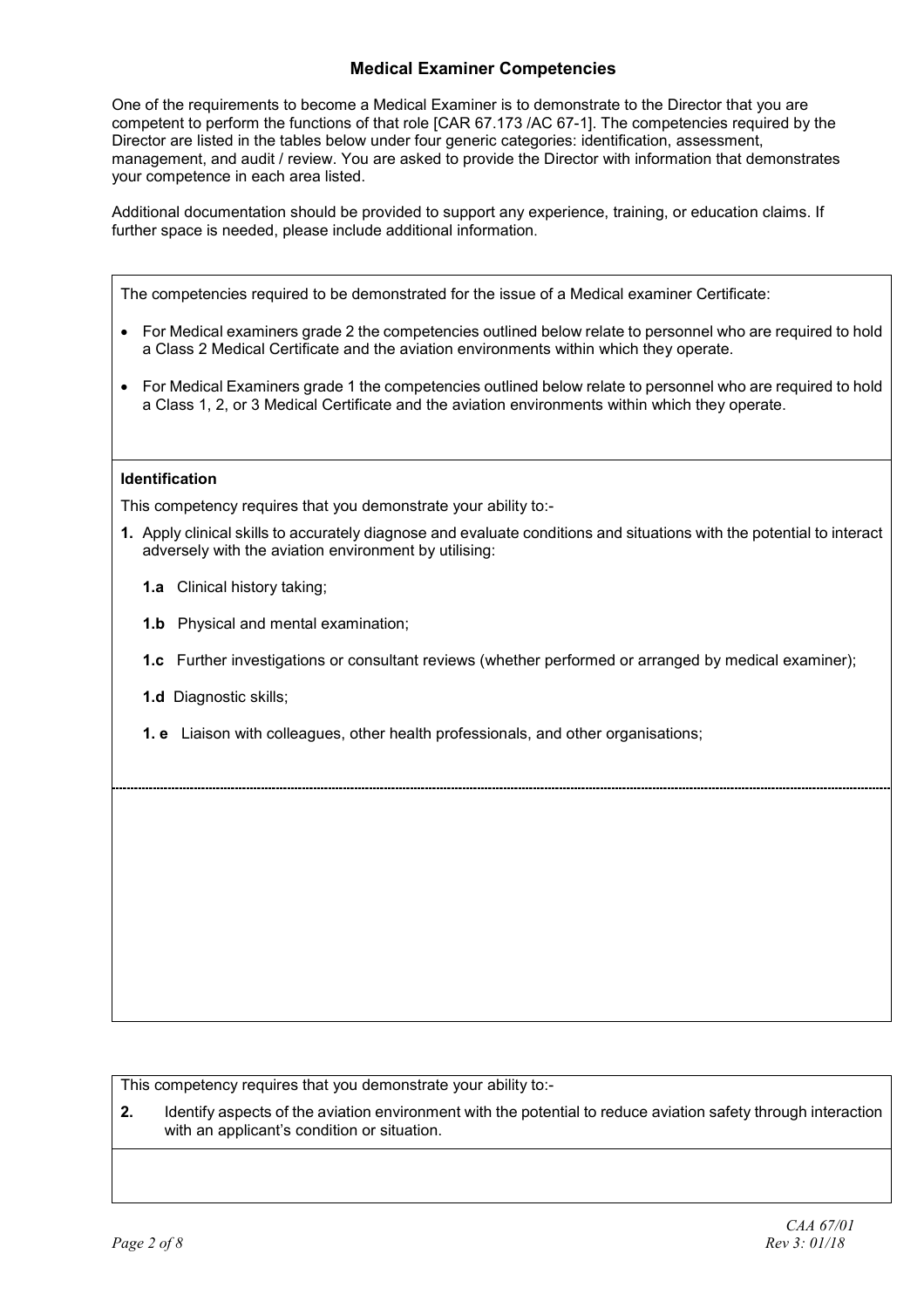This competency requires that you demonstrate your ability to:-

**3.** Identify the competing or conflicting interests inherent in regulatory medical practice.

This competency requires that you demonstrate your ability to:-

**4.** Access additional information, such as journals, scientific research, internet resources, colleagues and specialist advisors, to support the assessment of an applicant's suitability and safety to operate in an aviation environment.

## **Assessment**

This competency requires that you demonstrate your ability to:-

**5.** Employ evidence-based medical principles and processes in determining and analysing the suitability and safety of an applicant to operate within the aviation environment.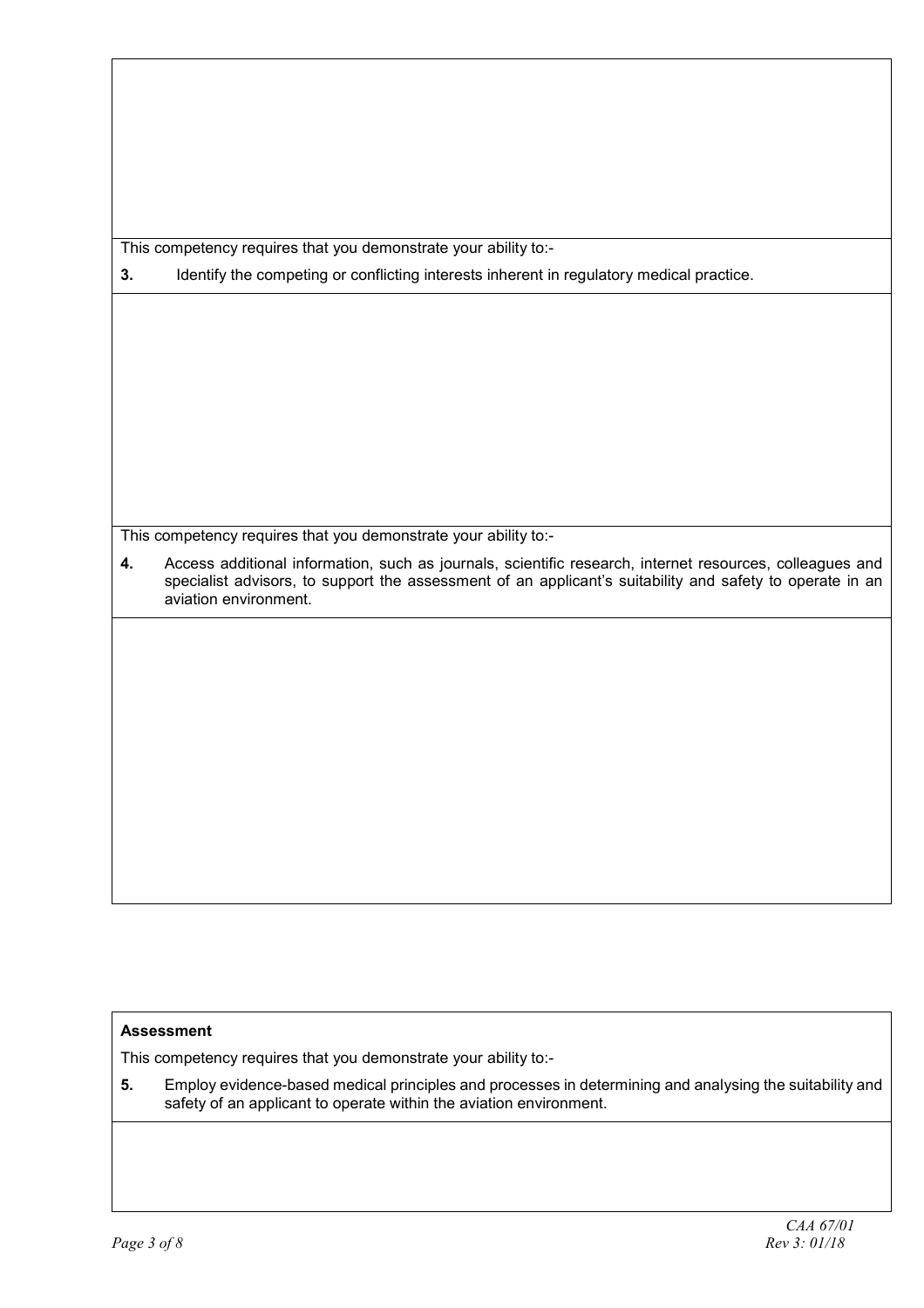This competency requires that you demonstrate your ability to:-

| Determine and analyse the legislation, regulations, and medico-legal considerations relating to the safety |
|------------------------------------------------------------------------------------------------------------|
| and suitability of an applicant to operate within the aviation environment.                                |

This competency requires that you demonstrate your ability to:-

**7.** Critically analyse and utilise additional information, such as journals, scientific research, internet resources, colleagues, and specialist advisors, to support the assessment of an applicant's suitability and safety to operate in an aviation environment.

### **Management**

This competency requires that you demonstrate your ability to:-

**8.** Manage the risk related to an applicant operating in the aviation environment by applying the necessary standards, methodologies and processes.

This competency requires that you demonstrate your ability to:-

**9.** Manage conflicting or competing interests in a manner that compromises neither aviation safety nor the quality of clinical decision making.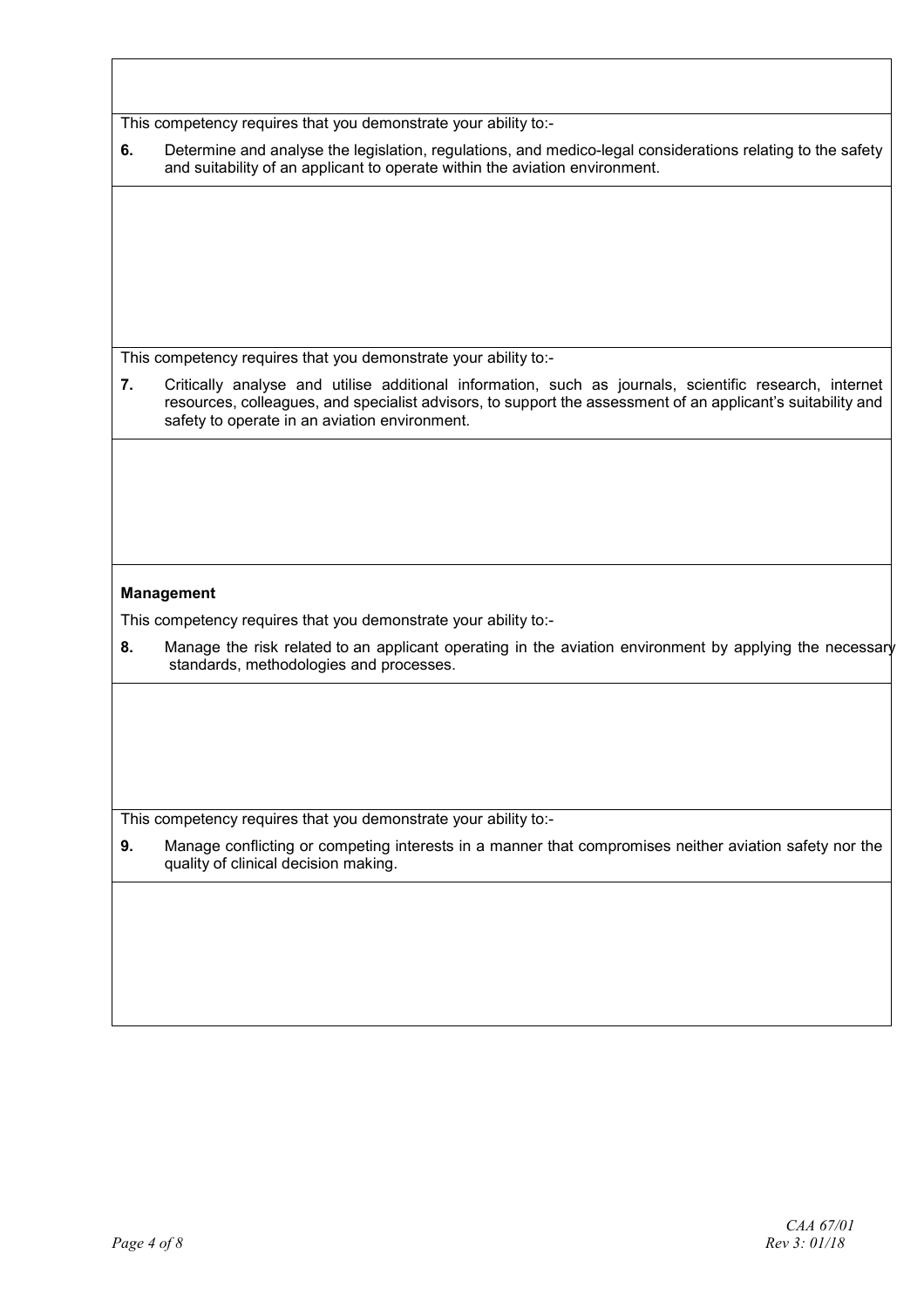| 10. |                                                                                                                                                                                                      | Effectively communicate: This competency requires that you demonstrate your ability to:-                                   |  |  |
|-----|------------------------------------------------------------------------------------------------------------------------------------------------------------------------------------------------------|----------------------------------------------------------------------------------------------------------------------------|--|--|
|     |                                                                                                                                                                                                      | 10.a Make risk assessment determinations and considerations to applicants, the CAA, colleagues and<br>other organisations: |  |  |
|     |                                                                                                                                                                                                      | <b>10.b</b> Collect information concerning the relevant legislation and regulations to applicants;                         |  |  |
|     | 10.c Communicate with colleagues, consultants and others as necessary for the purposes of<br>obtaining additional information, advice, and guidance concerning regulatory risk management decisions; |                                                                                                                            |  |  |
|     |                                                                                                                                                                                                      |                                                                                                                            |  |  |
|     |                                                                                                                                                                                                      |                                                                                                                            |  |  |
|     |                                                                                                                                                                                                      |                                                                                                                            |  |  |
|     |                                                                                                                                                                                                      |                                                                                                                            |  |  |
|     |                                                                                                                                                                                                      |                                                                                                                            |  |  |
|     |                                                                                                                                                                                                      |                                                                                                                            |  |  |
|     |                                                                                                                                                                                                      | This competency requires that you demonstrate your ability to:-                                                            |  |  |
| 11. |                                                                                                                                                                                                      | Manage practice administration and record keeping systems so that:                                                         |  |  |
|     |                                                                                                                                                                                                      | 11.a Regulatory risk assessment and risk management decisions and actions are reliably and thoroughly<br>documented;       |  |  |
|     |                                                                                                                                                                                                      | 11.b Regulatory risk assessment and risk management decisions can be effectively and unambiguously<br>communicated;        |  |  |
|     |                                                                                                                                                                                                      | 11.c Regulatory risk assessment and risk management decisions and actions are easily retrievable<br>overtime;              |  |  |
|     |                                                                                                                                                                                                      |                                                                                                                            |  |  |
|     |                                                                                                                                                                                                      |                                                                                                                            |  |  |
|     |                                                                                                                                                                                                      |                                                                                                                            |  |  |
|     |                                                                                                                                                                                                      |                                                                                                                            |  |  |
|     |                                                                                                                                                                                                      |                                                                                                                            |  |  |
|     |                                                                                                                                                                                                      |                                                                                                                            |  |  |
|     |                                                                                                                                                                                                      |                                                                                                                            |  |  |
|     |                                                                                                                                                                                                      |                                                                                                                            |  |  |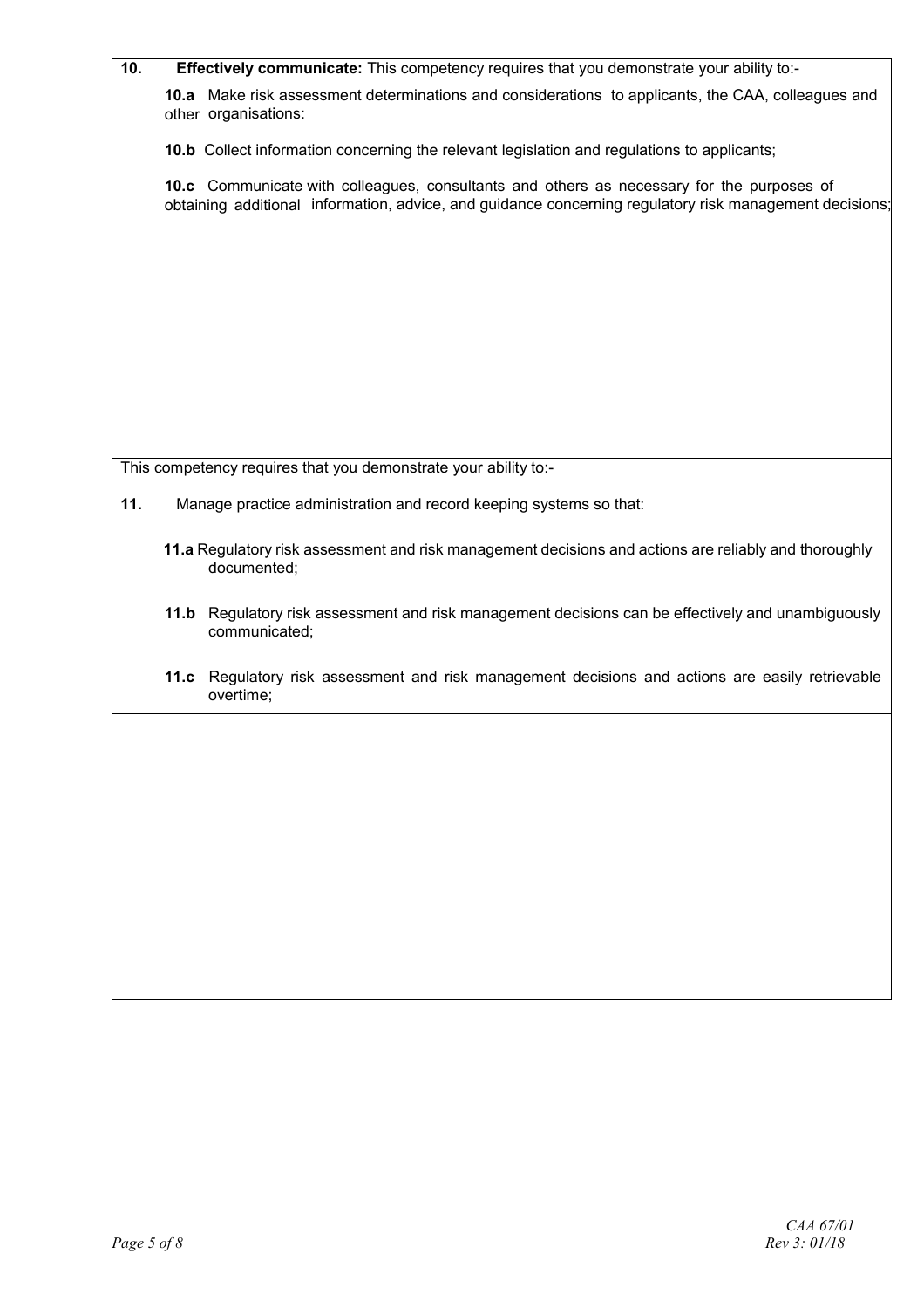| <b>Review / Audit</b>                                                                  |           |  |  |  |
|----------------------------------------------------------------------------------------|-----------|--|--|--|
| This competency requires that you demonstrate your ability to:-                        |           |  |  |  |
| 12. Be a constructive participant in monitoring, review, and audit activities through: |           |  |  |  |
| 12.a Taking an active involvement in review processes;                                 |           |  |  |  |
| 12.b Appreciating and accepting review findings and outcomes;                          |           |  |  |  |
|                                                                                        |           |  |  |  |
| 12.c Implementing review recommendations.                                              |           |  |  |  |
|                                                                                        |           |  |  |  |
|                                                                                        |           |  |  |  |
|                                                                                        |           |  |  |  |
|                                                                                        |           |  |  |  |
|                                                                                        |           |  |  |  |
|                                                                                        |           |  |  |  |
| Have you completed a course in Aviation Medicine?                                      |           |  |  |  |
|                                                                                        |           |  |  |  |
| Yes<br>No                                                                              | Date:     |  |  |  |
| <b>Clinical Facilities:</b>                                                            |           |  |  |  |
| Vision:                                                                                |           |  |  |  |
| Do you have colour vision Plates                                                       | Yes<br>No |  |  |  |
|                                                                                        |           |  |  |  |
|                                                                                        |           |  |  |  |
| Do you have a near vision plates?                                                      | Yes<br>No |  |  |  |
|                                                                                        |           |  |  |  |
| Do you have distance vision plates?                                                    | Yes<br>No |  |  |  |
|                                                                                        |           |  |  |  |
| Do you have a Maddox Rod?                                                              | Yes<br>No |  |  |  |

Do you have a Maddox Wing? No Wes Now Yes No. No.

Do you have Stereoscopic plates or similar? The Mondon Yes No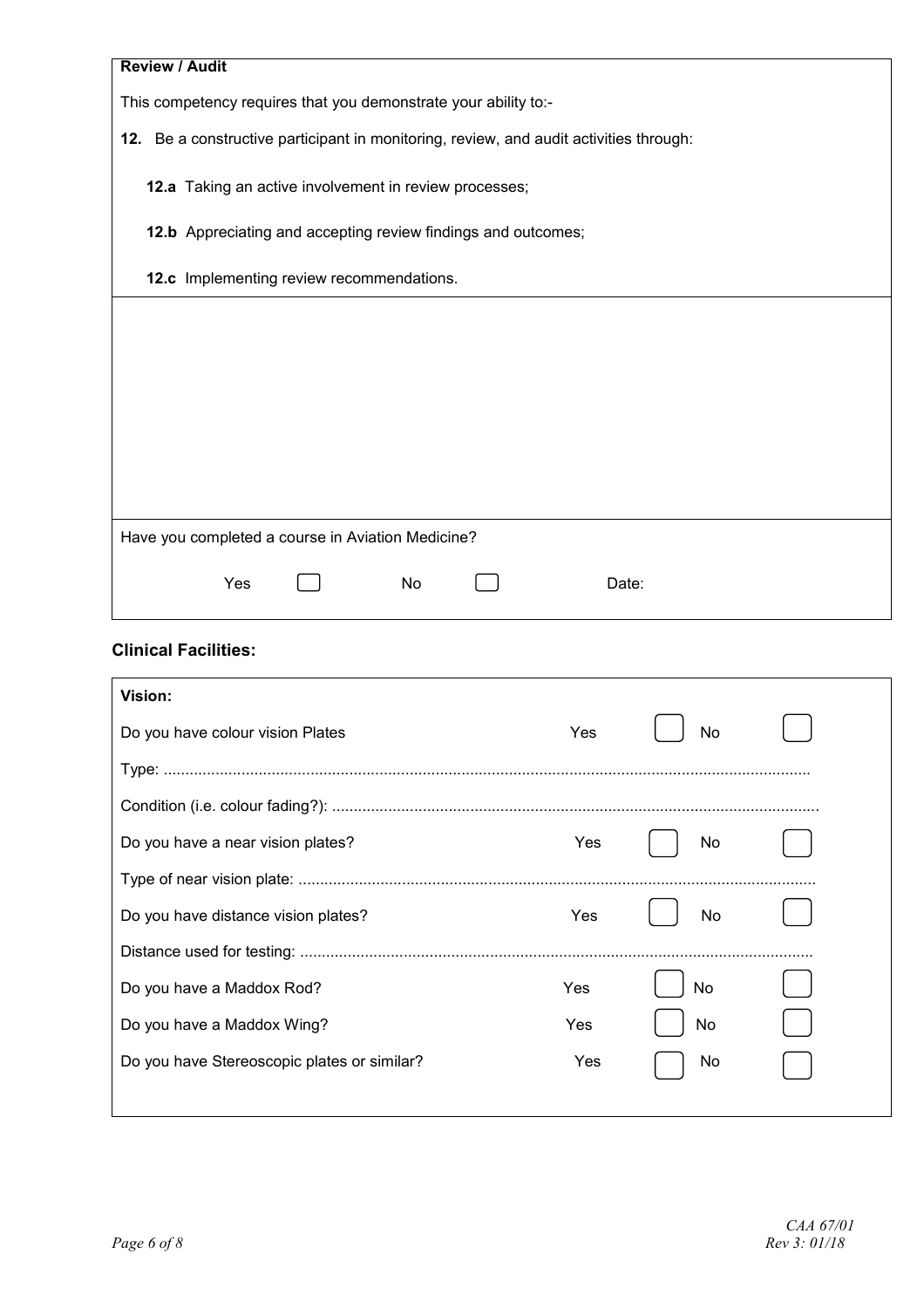| Hearing:                                                                                |                  |
|-----------------------------------------------------------------------------------------|------------------|
| Do you have an audiometer?                                                              | <b>No</b><br>Yes |
| If yes what type / model?                                                               | Yes<br>No        |
|                                                                                         |                  |
|                                                                                         |                  |
| <b>Cardio-Vascular:</b>                                                                 |                  |
|                                                                                         |                  |
|                                                                                         |                  |
|                                                                                         |                  |
| <b>Cardio-Vascular continued:</b>                                                       |                  |
|                                                                                         |                  |
|                                                                                         |                  |
| Do you have access to the internet and CASA website?                                    | No<br>Yes        |
| For designation you are required to undertake continuing training in aviation medicine: |                  |
| Do you follow a MOPS programme:                                                         | Yes<br>No        |
| Does this include an aviation Component:                                                | Yes<br>No        |
|                                                                                         |                  |
|                                                                                         |                  |

| Undertaking to comply with emergency rules issued by the Director under section 73 of the Civil Aviation Act. |      |
|---------------------------------------------------------------------------------------------------------------|------|
| <sup>1</sup> , Undertake to comply with emergency rules issued under section 73 of the Civil Aviation Act.    |      |
|                                                                                                               | Date |